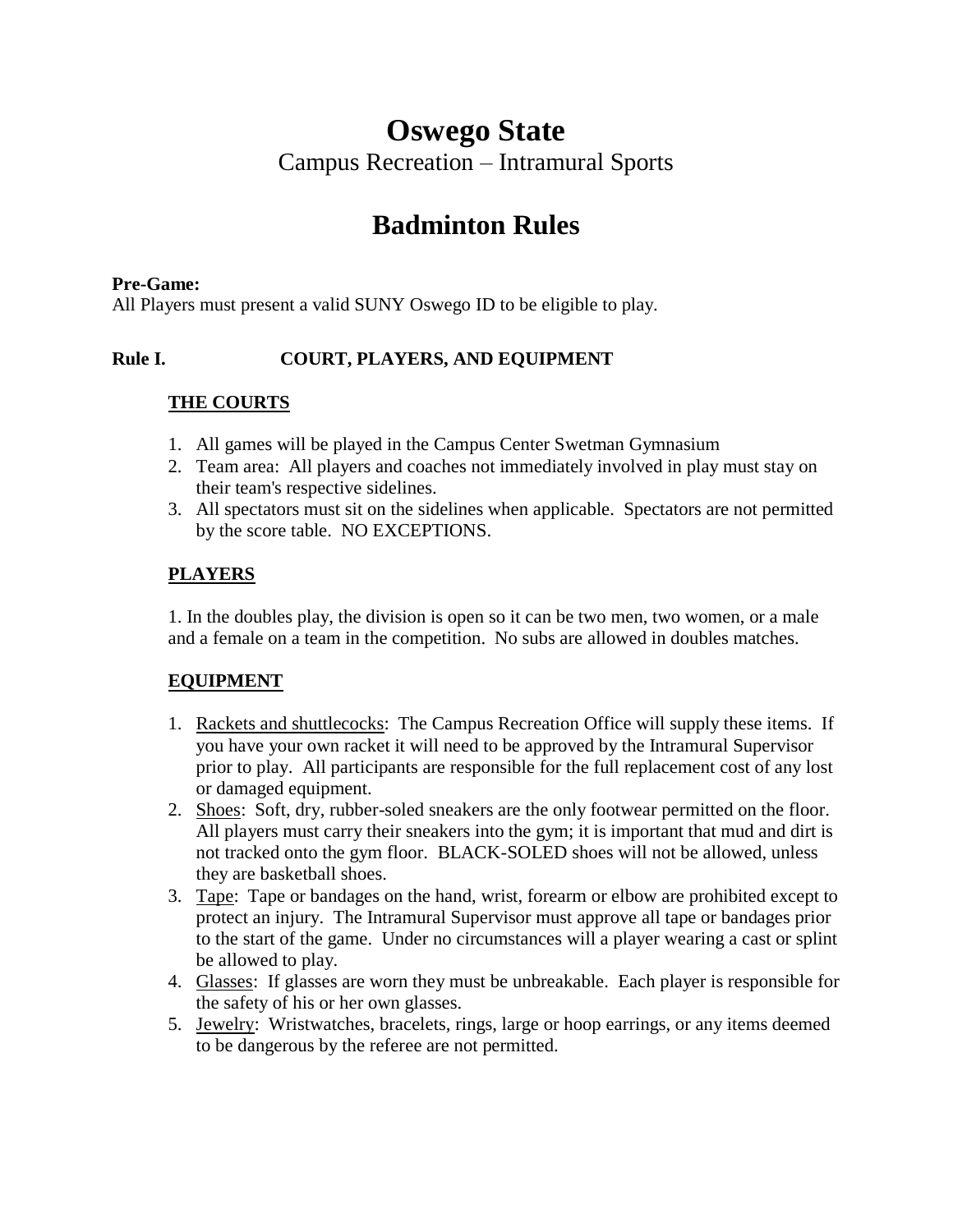#### **Rule II. GAME LENGTH**

- 1. The matches will be best three out of five format.
- 2. Only the team serving can score points.
- 3. Games will be to 15 points.
- 4. Games must be won by at least 2 points.
- 5. The scoring limit is 21. Once a team reaches 21 points, even if they are only up by 1 point, the game is over.

#### **Rule III. OTHER GENERAL BADMINTON RULES**

- 1. Before play begins a coin will be tossed. The winner of the toss decides between serving or the side of the court. The loser has the remaining choice.
- 2. The service must be delivered to the diagonal service court. A bird that lands on a line is considered good. In singles, the bird must land in the long, narrow court and in doubles in the short wide court. A let serve is one in which the bird touches the top of the net but lands in the proper court. A service that is let is served again. It is a fault unless it lands in the service court.
- 3. In doubles play, only one partner serves from the team choosing to serve first. The other team is then allowed to both serve before it is the last member of the original serving teams turn to serve.
- 4. At the beginning of a game or an inning, the service is always taken from the right hand side first.
- 5. Only one service (trial) is allowed per inning (not like tennis, where two trials are allowed), unless the bird is missed entirely or it is a "good" let. The service alternates to courts starting in the right-hand court for doubles at all times. In singles, the service starts in the right-hand court at the beginning of the game, but thereafter service is made from the right-hand court when the score is odd (for that side). Only one hand (serve) is allowed the side beginning the serve in doubles the first inning and two hands (serves) are allowed each inning thereafter.
- 6. It is a fault (loss of service or hand for the serving-side and loss of point for receiving-side) when:
	- 1. Service is illegal; i.e., the bird is struck when above the waist or the head of the racket is higher than the hand when hit.
	- 2. Service or played shot lands outside the specified court, passes through or under the net, or hits a player or obstruction outside the court.
	- 3. Server or receiver steps out of his proper court before delivery of serve or feints (fakes) in any way before the service. Only the person served to may return the bird.
	- 4. A player reaches over the net to hit a bird (he/she may follow a shot over).
	- 5. A player touches the net with his/her racket or any part of his/her body.
	- 6. A player hits the bird twice or momentarily holds or throws it with his/her racket.